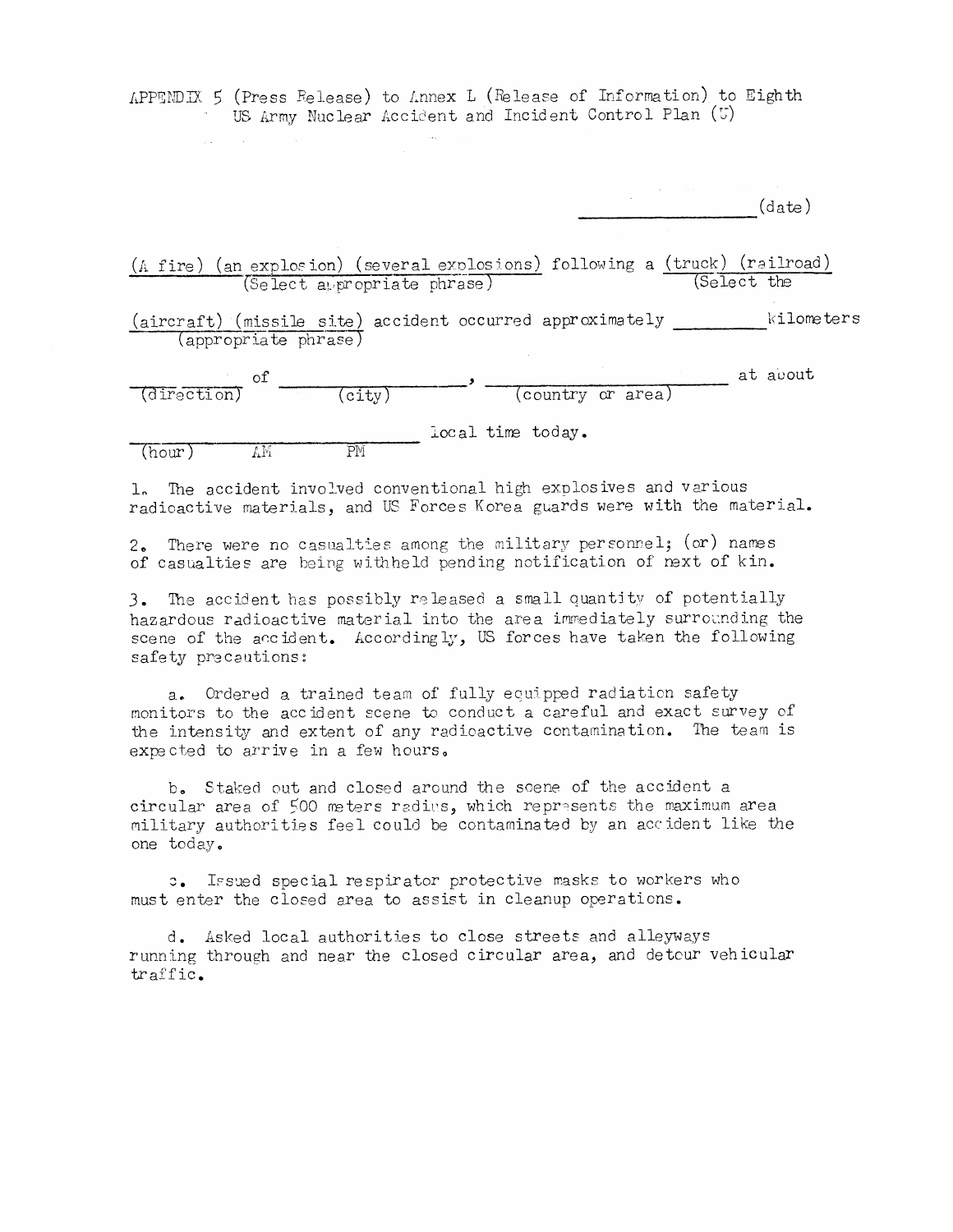e. Evacuted (if true) all nonessential personnel from an area  $\frac{1}{2}$ bounded roughly by  $\cdots$ أرواد

| (streets) | _______________<br>(roads) | (route) |
|-----------|----------------------------|---------|
|           |                            |         |

(or other landmarks)

 $\sim$ 

f. Warned all nonessential persons to stay at least 500 meters from the scene of the accident until it can be definitely determined that closer approach may be made in complete safety.

4. US Forces are rushing a decontamination team, completely trained and equipped to the site to conduct decontamination operations. The team is expected to arrive with, or slightly later than, the team of radiation safety monitors and will take all steps necessary to restore the area to normal with the least possible delay. Authorities expect any potential hazard to be of limited duration.